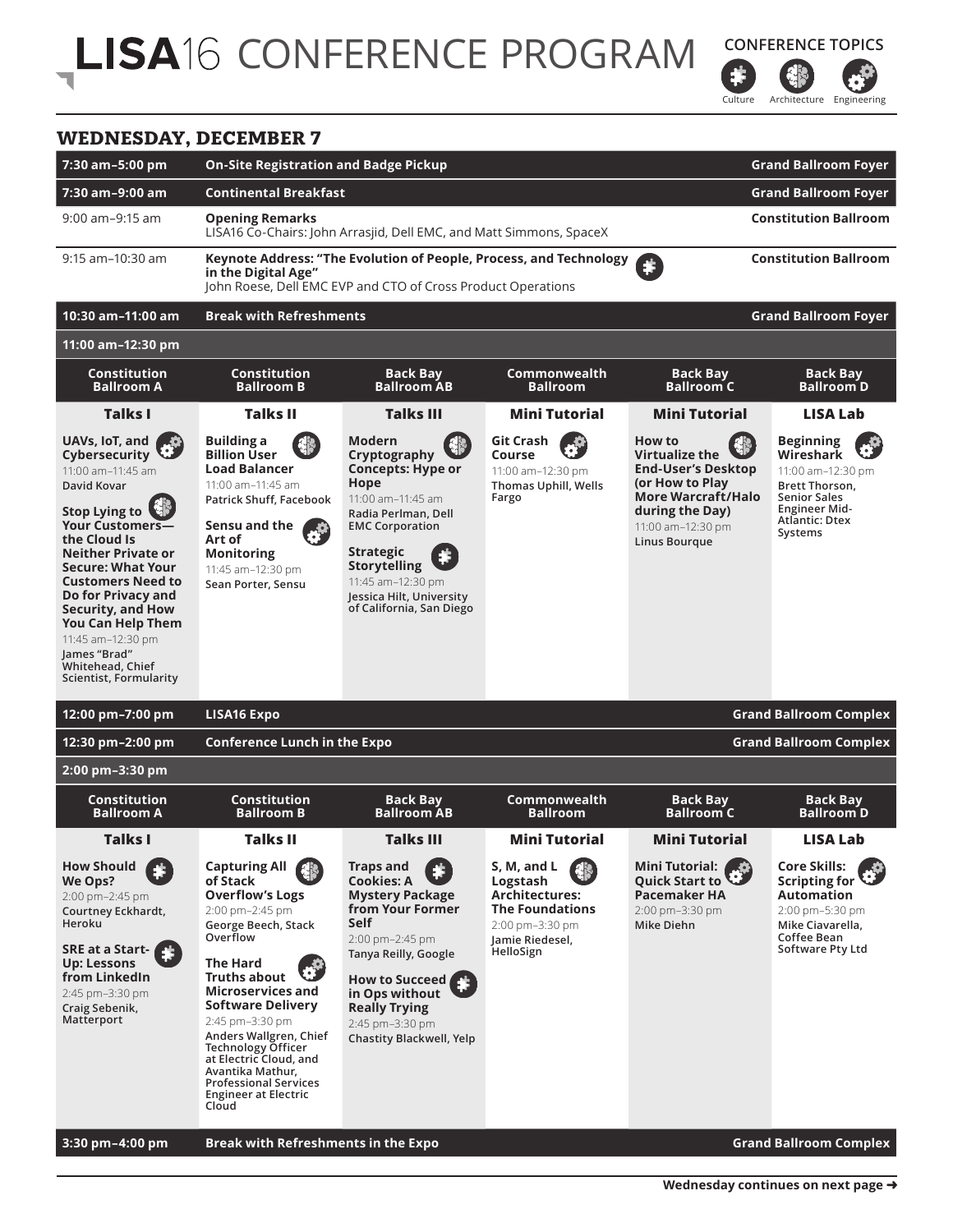

## **WEDNESDAY, DECEMBER 7 (continued)**

|  | 4:00 pm-5:30 pm |
|--|-----------------|
|  |                 |

| 4:00 pm-5:30 pm                                                                                                                                                         |                                                                                                                                                                                                                                            |                                                                                                                                              |                                                                                                                                                                                                                                                                                                                                          |                                                                                                                                                                                                                             |                                                                                                                                                                                                                           |  |  |
|-------------------------------------------------------------------------------------------------------------------------------------------------------------------------|--------------------------------------------------------------------------------------------------------------------------------------------------------------------------------------------------------------------------------------------|----------------------------------------------------------------------------------------------------------------------------------------------|------------------------------------------------------------------------------------------------------------------------------------------------------------------------------------------------------------------------------------------------------------------------------------------------------------------------------------------|-----------------------------------------------------------------------------------------------------------------------------------------------------------------------------------------------------------------------------|---------------------------------------------------------------------------------------------------------------------------------------------------------------------------------------------------------------------------|--|--|
| <b>Constitution</b><br><b>Ballroom B</b>                                                                                                                                |                                                                                                                                                                                                                                            |                                                                                                                                              |                                                                                                                                                                                                                                                                                                                                          | <b>Back Bay</b><br><b>Ballroom C</b>                                                                                                                                                                                        | <b>Back Bay</b><br><b>Ballroom D</b>                                                                                                                                                                                      |  |  |
| Talks II                                                                                                                                                                |                                                                                                                                                                                                                                            |                                                                                                                                              |                                                                                                                                                                                                                                                                                                                                          | <b>Mini Tutorial</b>                                                                                                                                                                                                        | <b>LISA Lab</b>                                                                                                                                                                                                           |  |  |
| An Architect's<br><b>Guide to</b><br><b>Designing Risk</b><br>4:00 pm-4:45 pm<br>professional<br>Engineer the<br><b>Future</b><br>4:45 pm-5:30 pm                       | <b>Conquering</b><br><b>Burnout</b>                                                                                                                                                                                                        | <b>GF</b>                                                                                                                                    | 5                                                                                                                                                                                                                                                                                                                                        | Release<br>G<br><b>Pipelines in</b><br><b>Microsoft</b><br><b>Ecosystems</b><br>4:00 pm-5:30 pm<br>Warren Frame, Harvard<br>University, and Michael<br>Green, Microsoft                                                     | Scripting for<br>Automation<br>(continued)<br>2:00 pm-5:30 pm<br>Mike Ciavarella.<br>Coffee Bean<br>Software Pty Ltd                                                                                                      |  |  |
|                                                                                                                                                                         |                                                                                                                                                                                                                                            |                                                                                                                                              |                                                                                                                                                                                                                                                                                                                                          |                                                                                                                                                                                                                             | <b>Grand Ballroom Complex</b>                                                                                                                                                                                             |  |  |
|                                                                                                                                                                         |                                                                                                                                                                                                                                            |                                                                                                                                              |                                                                                                                                                                                                                                                                                                                                          |                                                                                                                                                                                                                             |                                                                                                                                                                                                                           |  |  |
| <b>THURSDAY, DECEMBER 8</b>                                                                                                                                             |                                                                                                                                                                                                                                            |                                                                                                                                              |                                                                                                                                                                                                                                                                                                                                          |                                                                                                                                                                                                                             |                                                                                                                                                                                                                           |  |  |
|                                                                                                                                                                         | <b>On-Site Registration and Badge Pickup</b><br><b>Grand Ballroom Foyer</b>                                                                                                                                                                |                                                                                                                                              |                                                                                                                                                                                                                                                                                                                                          |                                                                                                                                                                                                                             |                                                                                                                                                                                                                           |  |  |
| <b>Continental Breakfast</b><br><b>Grand Ballroom Foyer</b>                                                                                                             |                                                                                                                                                                                                                                            |                                                                                                                                              |                                                                                                                                                                                                                                                                                                                                          |                                                                                                                                                                                                                             |                                                                                                                                                                                                                           |  |  |
|                                                                                                                                                                         |                                                                                                                                                                                                                                            |                                                                                                                                              |                                                                                                                                                                                                                                                                                                                                          |                                                                                                                                                                                                                             |                                                                                                                                                                                                                           |  |  |
| Keynote Address: "The Future of Engineering Tools and Techniques in Operations"<br><b>Constitution Ballroom</b><br>Mitchell Hashimoto, HashiCorp                        |                                                                                                                                                                                                                                            |                                                                                                                                              |                                                                                                                                                                                                                                                                                                                                          |                                                                                                                                                                                                                             |                                                                                                                                                                                                                           |  |  |
| <b>Grand Ballroom Complex</b><br><b>LISA16 Expo</b>                                                                                                                     |                                                                                                                                                                                                                                            |                                                                                                                                              |                                                                                                                                                                                                                                                                                                                                          |                                                                                                                                                                                                                             |                                                                                                                                                                                                                           |  |  |
| <b>Break with Refreshments in the Expo</b><br><b>Grand Ballroom Complex</b>                                                                                             |                                                                                                                                                                                                                                            |                                                                                                                                              |                                                                                                                                                                                                                                                                                                                                          |                                                                                                                                                                                                                             |                                                                                                                                                                                                                           |  |  |
|                                                                                                                                                                         |                                                                                                                                                                                                                                            |                                                                                                                                              |                                                                                                                                                                                                                                                                                                                                          |                                                                                                                                                                                                                             |                                                                                                                                                                                                                           |  |  |
| <b>Constitution</b><br><b>Ballroom B</b>                                                                                                                                | <b>Back Bay</b><br><b>Ballroom AB</b>                                                                                                                                                                                                      | Commonwealth<br>Ballroom                                                                                                                     |                                                                                                                                                                                                                                                                                                                                          | <b>Back Bay</b><br><b>Ballroom D</b>                                                                                                                                                                                        | <b>Republic B</b>                                                                                                                                                                                                         |  |  |
| Talks II                                                                                                                                                                | <b>Talks III</b>                                                                                                                                                                                                                           | Mini Tutorial                                                                                                                                |                                                                                                                                                                                                                                                                                                                                          | LISA Lab                                                                                                                                                                                                                    | <b>Vendor Talks</b>                                                                                                                                                                                                       |  |  |
| TTL of a<br>Penetration<br>11:00 am-11:45 am<br><b>Branson</b><br>Matheson, Cisco<br>Systems, Inc.<br>What I<br>Learned<br>from Science-<br>ing Four Years<br>of DevOps | Data Has<br><b>Always</b><br>Been Big<br>11:00 am-11:45 am<br>Kyle Erf. Software<br>Engineer,<br>MongoDB, Inc.<br>SRE: It's<br>$\mathbf{e}^{\alpha}$<br><b>People All</b><br>the Way Down<br>11:45 am-12:30 pm<br><b>Courtney Eckhardt</b> | Interfacing <sub>25</sub><br>with<br><b>Humans: How</b><br>to Manage in<br>Prod Ops<br>11:00 am-12:30 pm<br>Connie-Lynne<br>Villani, Grilled |                                                                                                                                                                                                                                                                                                                                          | Advanced <b>Advanced</b><br>Wireshark<br>11:00 am-12:30 pm<br>Brett Thorson,<br><b>Senior Sales</b><br>Engineer Mid-<br>Atlantic: Dtex<br>Systems                                                                           | <b>NetOps Meets</b><br>DevOps:<br><b>Network</b><br><b>Infrastructure</b><br>Management<br><b>Automation</b><br>11:00 am-11:45 am<br>Marcio Saito, CTO,<br>Opengear<br><b>The Paradox</b><br>of Software<br>Craftsmanship |  |  |
|                                                                                                                                                                         |                                                                                                                                                                                                                                            | Daemon Behr, Industry<br>Jinnah Hosein, SpaceX<br><b>Birds-of-a-Feather Sessions (BoFs)</b>                                                  | <b>Back Bay</b><br><b>Ballroom AB</b><br><b>Talks III</b><br>Don't Burn Out<br>or Fade Away:<br>Occupational<br>4:00 pm-4:45 pm<br>Avleen Vig, Etsy<br>You Can't Build<br>a Team in the<br>Thunderdome:<br><b>Better Hiring</b><br>through Empathy<br>4:45 pm-5:30 pm<br>Ryan McKern, Puppet<br>Expo Happy Hour, Sponsored by Apple Inc. | Commonwealth<br><b>Ballroom</b><br><b>Mini Tutorial</b><br>S, M, and L<br>Logstash<br><b>Architectures:</b><br><b>Reaching For the Sky</b><br>4:00 pm-5:30 pm<br>Jamie Riedesel,<br>HelloSign<br><b>Cheese Invitational</b> | See BoFs Board in registration area<br><b>Back Bay</b><br><b>Ballroom C</b><br>Mini Tutorial<br>Writing and<br>Consuming<br><b>REST Services</b><br>11:00 am-12:30 pm<br>Chris St. Pierre,<br>Cisco Systems               |  |  |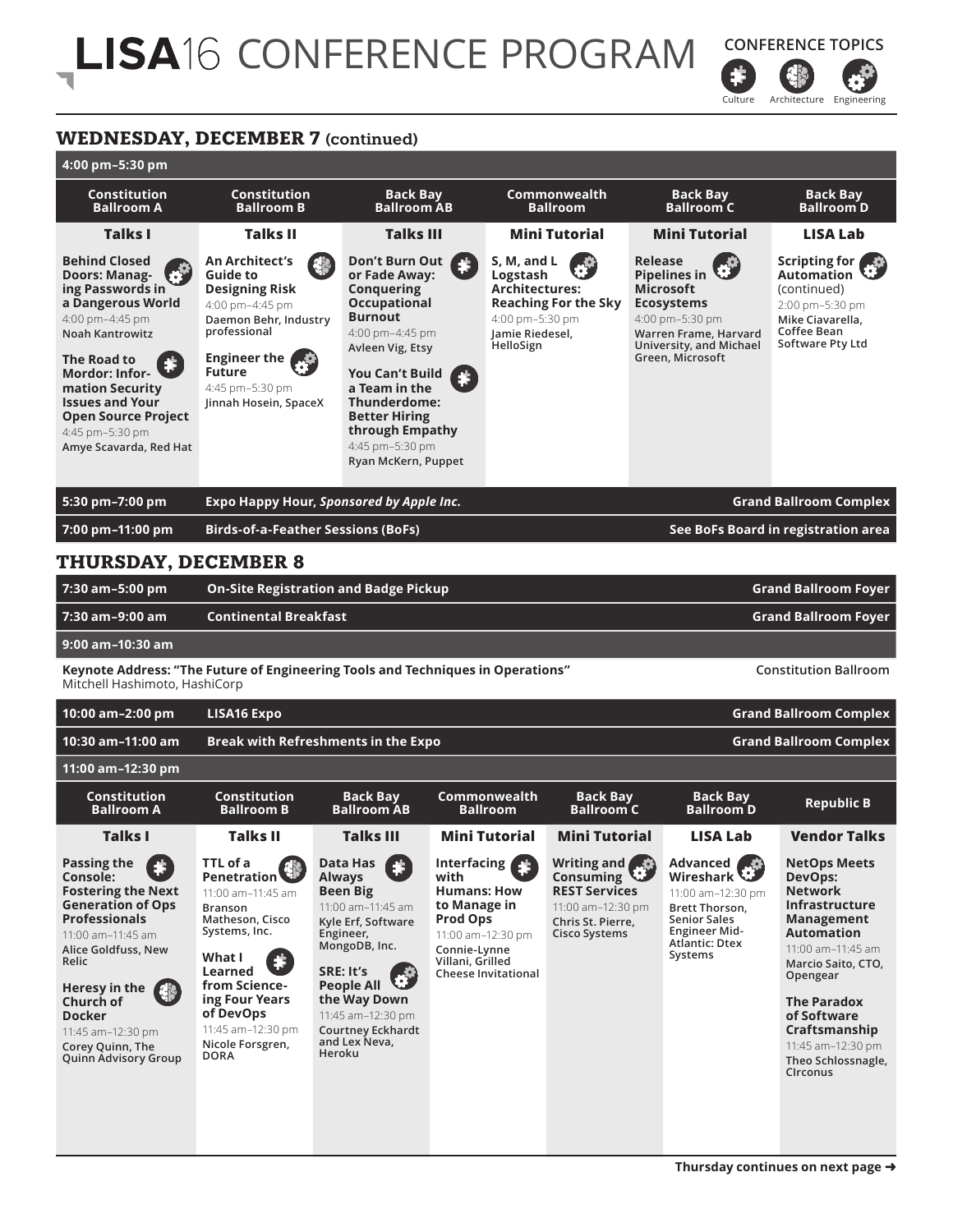

Culture Architecture Engineering

## **THURSDAY, DECEMBER 8**



**Friday program on next page** ➜